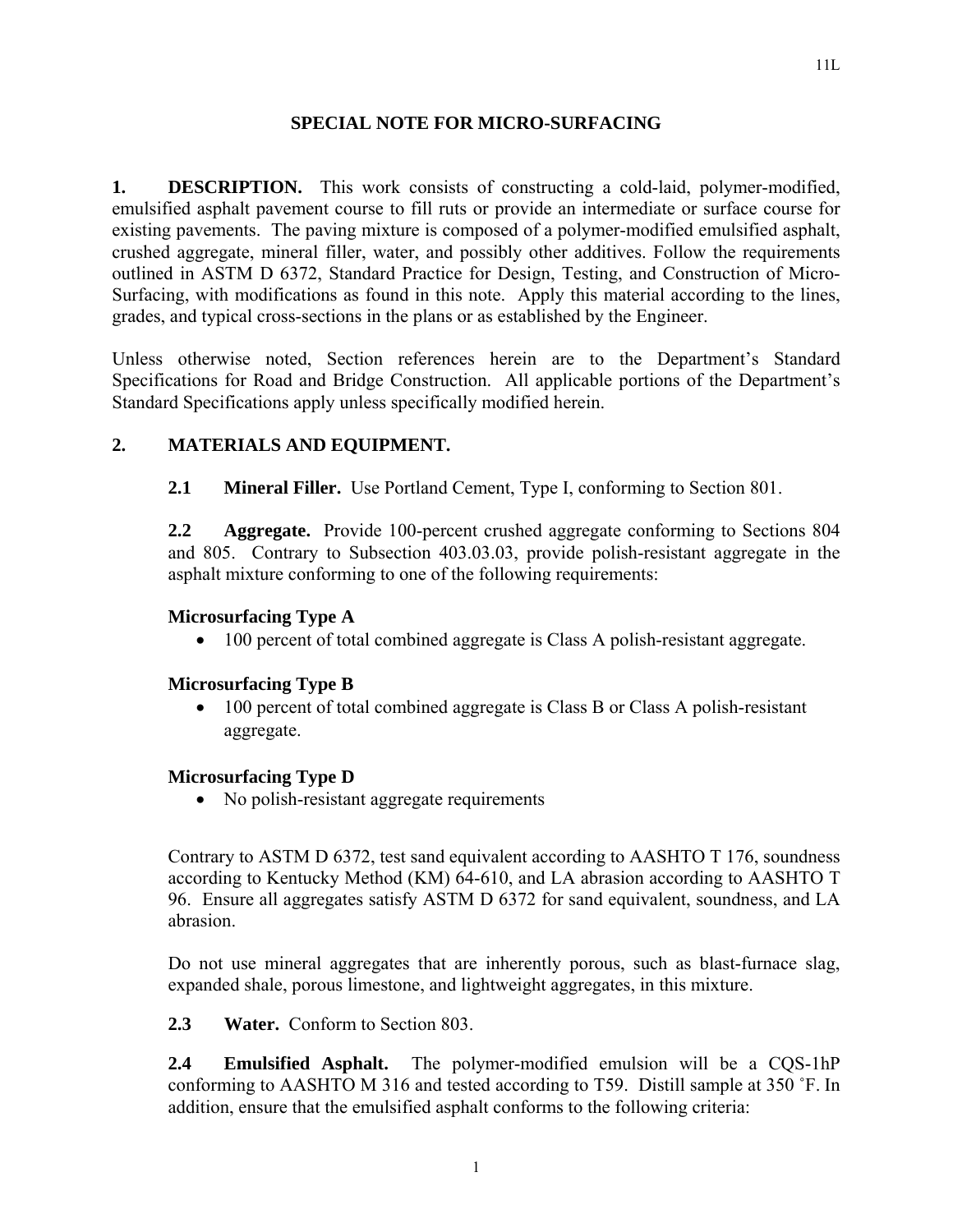# **Test Criteria** Ductility at 77 °F (AASHTO T 51) 40 cm (min)

Ensure the asphalt supplied can be found on the List of Approved Materials.

**2.5 Equipment.** All equipment necessary for the satisfactory performance of the work shall be on hand and approved before the work is permitted to begin. All equipment, tools, and machines used in the performance of this work shall be maintained in satisfactory working condition.

All trucks shall be covered immediately after loading with a cover of canvas or other suitable material. The cover shall lap down along the sides and rear of the truck bed a minimum of 6 in. and be secured by tie downs at a maximum of 5 ft. spacing along the sides and rear of the truck bed. All trucks must be equipped to meet the above requirements prior to commencing hauling operations.

**2.6 Mixing Equipment.** Produce the mixture in a self-propelled, front-feed, continuous-loading machine equipped with a conveyer-belt aggregate-delivery system and an interconnected, positive-displacement, water-jacketed gear pump to accurately proportion the aggregate and asphalt emulsion. Locate the mineral filler feed so the proper amount of mineral filler is dropped on the aggregate before discharge into the pug mill. Provide a spray bar to completely pre-wet the aggregate dropping down to the pug mill with additive and water before the introduction of the asphalt emulsion. Provide a twin-shaft, continuous-flow, multi-blade pug mill that is a minimum of 49 in. long. Ensure that the blade size and side clearances meet the equipment manufacturer's recommendations. Introduce the emulsion within the first one-third of the mixer length to ensure proper mixing of all materials before exiting the pug mill.

Equip the machine with opposite-side driving stations to allow full control of the machine from either side. Equip the mixer with a remote, forward-speed control at the rear mixing platform so the rear operator can control the forward speed and level of mixture in the paving or rut box. Provide material control devices that are readily accessible and positioned so the amount of each material used can be determined at any time.

Equip the mixing machine with a water pressure system and nozzle-type spray bar to provide a water spray ahead of and outside the spreader box when required. Apply water at a rate that will dampen the surface but not create free-flowing water ahead of the spreader box.

The mixer shall be equipped with a computerized material monitoring system with integrated material control devices that are readily accessible and positioned so the amount of each material used can be determined at any time. The mixer shall be equipped with a back-up electronic materials counter that is capable of recording running count totals for each material being monitored. The mixer shall include an attached radar ground measuring device or comparable device. Each material control device shall be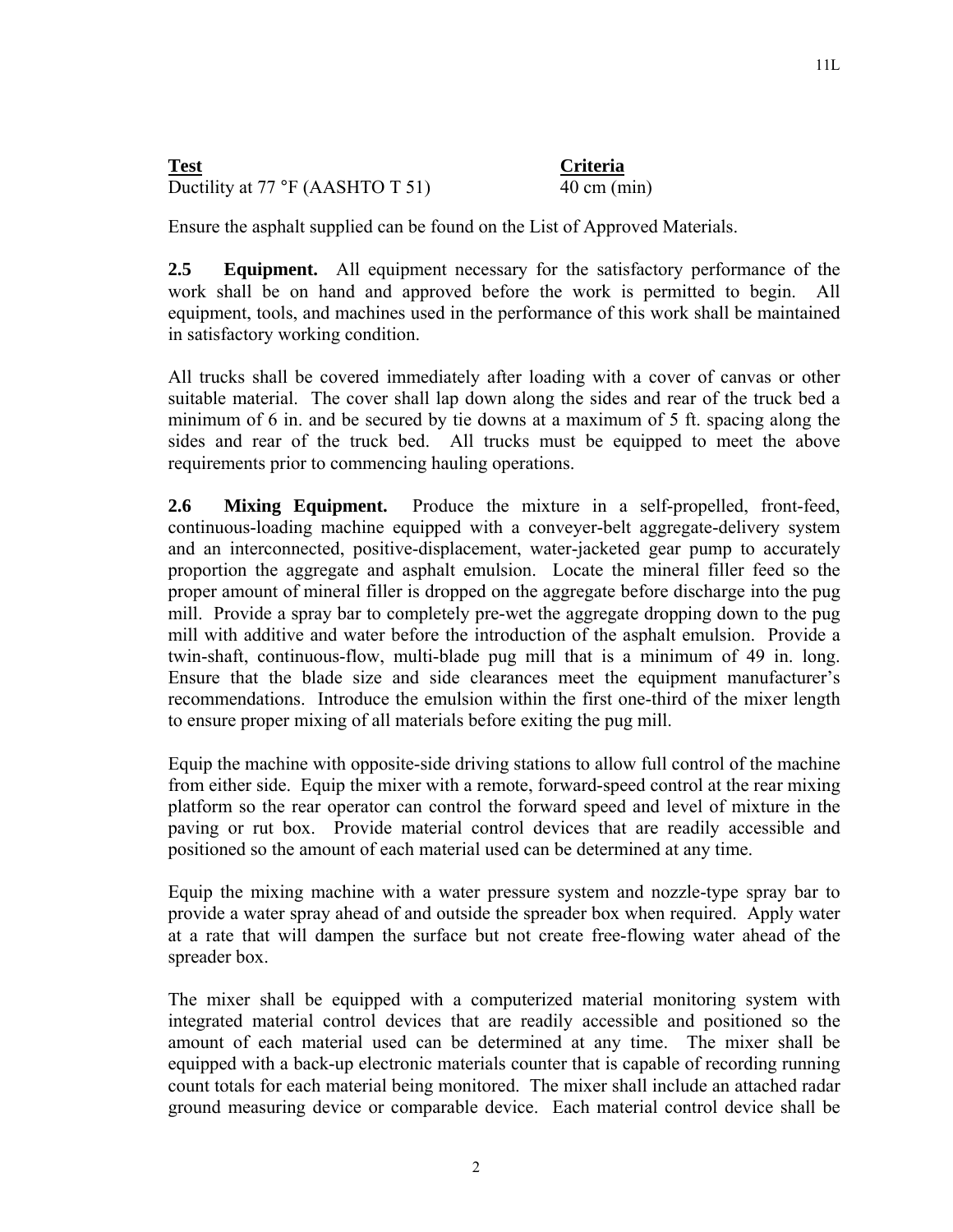calibrated prior to each mix application and at the discretion of the Engineer. The computer system shall have the capability to record, display, and print the following information:

- Individual sensor counts for emulsion, aggregate, cement, water and additive
- Aggregate, emulsion, and cement output in pounds per minute
- Ground travel distance
- Spread rate in pounds per square yard
- Percentages of emulsion, cement, water and additive
- Cumulative totals of aggregate, emulsion, cement, water and additive
- Scale factor for all materials

The computer system shall be functional at the beginning of work, and throughout the entire work operation.

**2.7 Aggregate Equipment.** In an effort to eliminate oversize materials in the finished mat, aggregate shall be screened directly into the trucks and weighed when removed from the stockpile and prior to delivery to the paver. The inspector shall view the screen for oversized aggregate and if it is found to have gaps, it shall be replaced or repaired before continuing to place the material.

**2.8 Spreading Equipment.** If a leveling or surface course is specified, apply the mixture uniformly by means of a conventional spreader box.

If a rut-fill course is specified, apply the mixture with a "V-shaped" rut-filling spreader box. Equip the rut-filling spreader box with a steel strike-off device.

Attach either type of spreader box to the mixer, and equip it with paddles mounted on an adjustable shaft to continually agitate and distribute the materials throughout the box. Ensure that the equipment provides sufficient turbulence to prevent the mix from setting in the box or causing excessive build-up or lumps. To prevent loss of the mixture from the box, attach flexible seals, front and rear, in contact with the road. Operate the spreading equipment in such a manner as to prevent the loss of the mixture on superelevated curves.

For surface courses, attach a secondary strike-off device to the spreader. Use neoprene rubber drags to obtain the desired finish. Replace drags having excessive buildup. Do NOT use burlap drags.

**2.9 Calibration Equipment.** Supply all of the equipment, materials, and scales necessary to perform the calibration according to Section 3.5 of this note.

# **3. CONSTRUCTION.**

**3.1 Preparation and Proportioning of Mixture.** Submit a complete mix design to the Division of Construction and to the Division of Materials, Asphalt Branch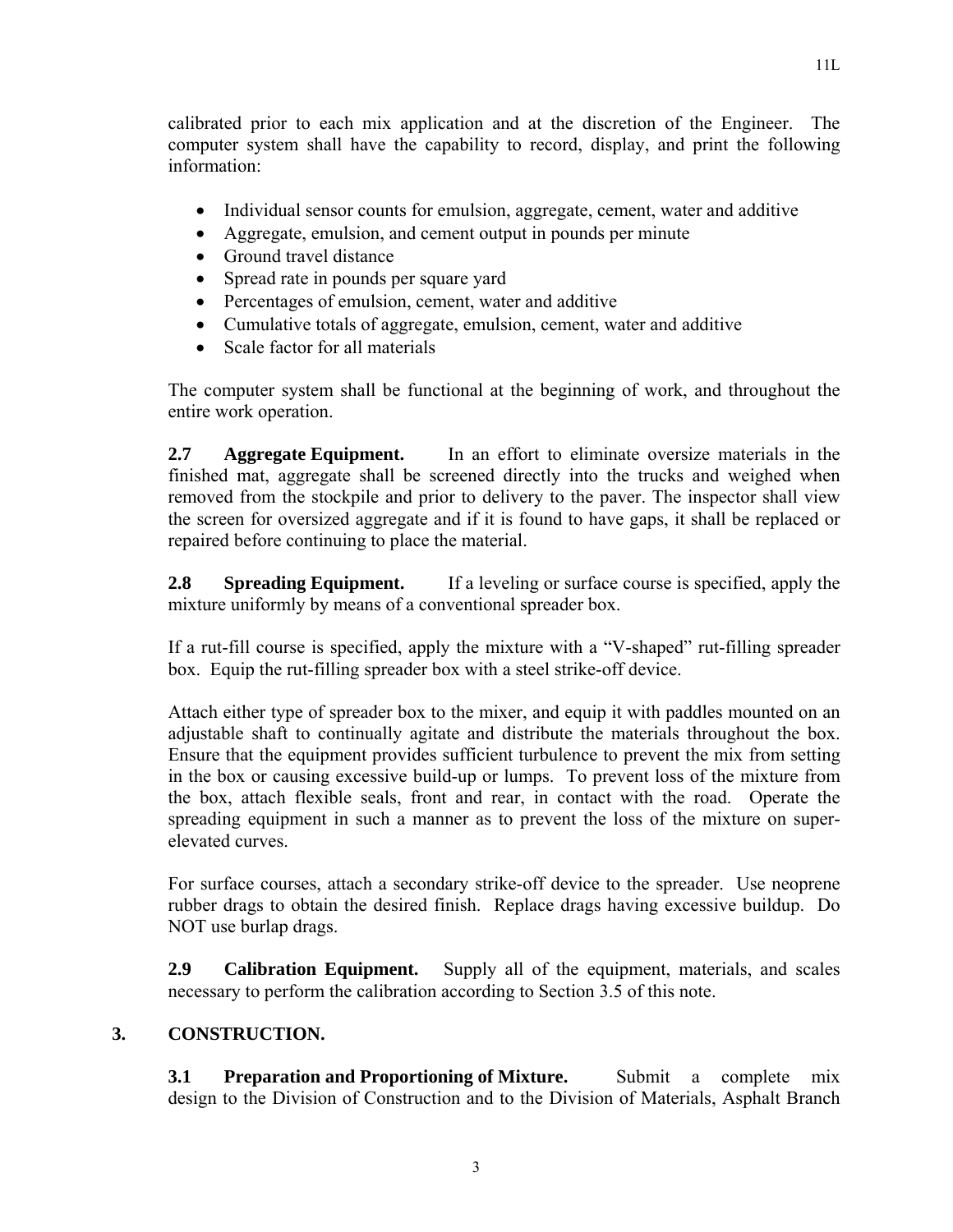and Aggregate Section. Mix design shall be prepared by an approved laboratory, to verify the compatibility of the aggregate, asphalt emulsion, mineral filler, and other additives. Perform the mix design with the same materials that will be used on the project.

Ensure the mix design has a residual asphalt content, by dry weight of aggregate, of 7.0 to 8.5 percent for leveling and surface courses and 6.5 to 8.0 percent for rut-filling mixes. Also ensure the mixture contains no reclaimed materials and a mineral filler content between 0.25 and 2.0 percent by dry weight of aggregate.

In addition to the mix design information required by KM 64-421, provide the following (all percentages are based on the dry weight of aggregate):

- minimum and maximum percentage of water; and
- percentage of mix-set additives, if required.

Provide test results from an accredited laboratory that conform to ASTM D 6372.

Submit the mix design and two full 5-gallon buckets of the aggregate blend for the mixture to the Division of Materials for verification according to Subsection 402.03 a minimum of four weeks prior to initial use for testing and approval.

When requested by the Engineer, the Contractor shall calculate the % asphalt content of the mixture from the equipment computer display readings. If no request is made by the Engineer, the Contractor shall calculate the % asphalt content of the mixture from the equipment computer display readings randomly, a minimum of 3 times a day. The quality control tolerances from the mix design is  $\pm$  0.5%.

**3.2** Mixture Gradation. Conform to the Type II requirements from ASTM D 6372 for surface courses and Type III requirements from ASTM D 6372 for leveling and rutfill courses.

**3.3 Weather Limitations.** In addition to the applicable requirements in ASTM D 6372, apply the mixture only when rain is not imminent, the existing pavement surface temperature is at least 50  $\textdegree$ F, and the ambient temperature is at least 45  $\textdegree$ F and rising. Do not place the material between November 1 and May 1. .

**3.4 Surface Preparation.** Contrary to Section 406, apply a tack coat at a rate of 0.05 to  $0.075$  gal/yd<sup>2</sup>.

**3.5 Calibration.** Before mix production, calibrate the mixing equipment in the presence of the Engineer. Generate documentation for the Engineer, including individual calibrations of each material at various settings. Perform a new calibration if there is any change in the mix design. Following calibration and adjustments for changes in the mix design, do not make any further calibration adjustments to the mixing equipment without the Engineer's approval.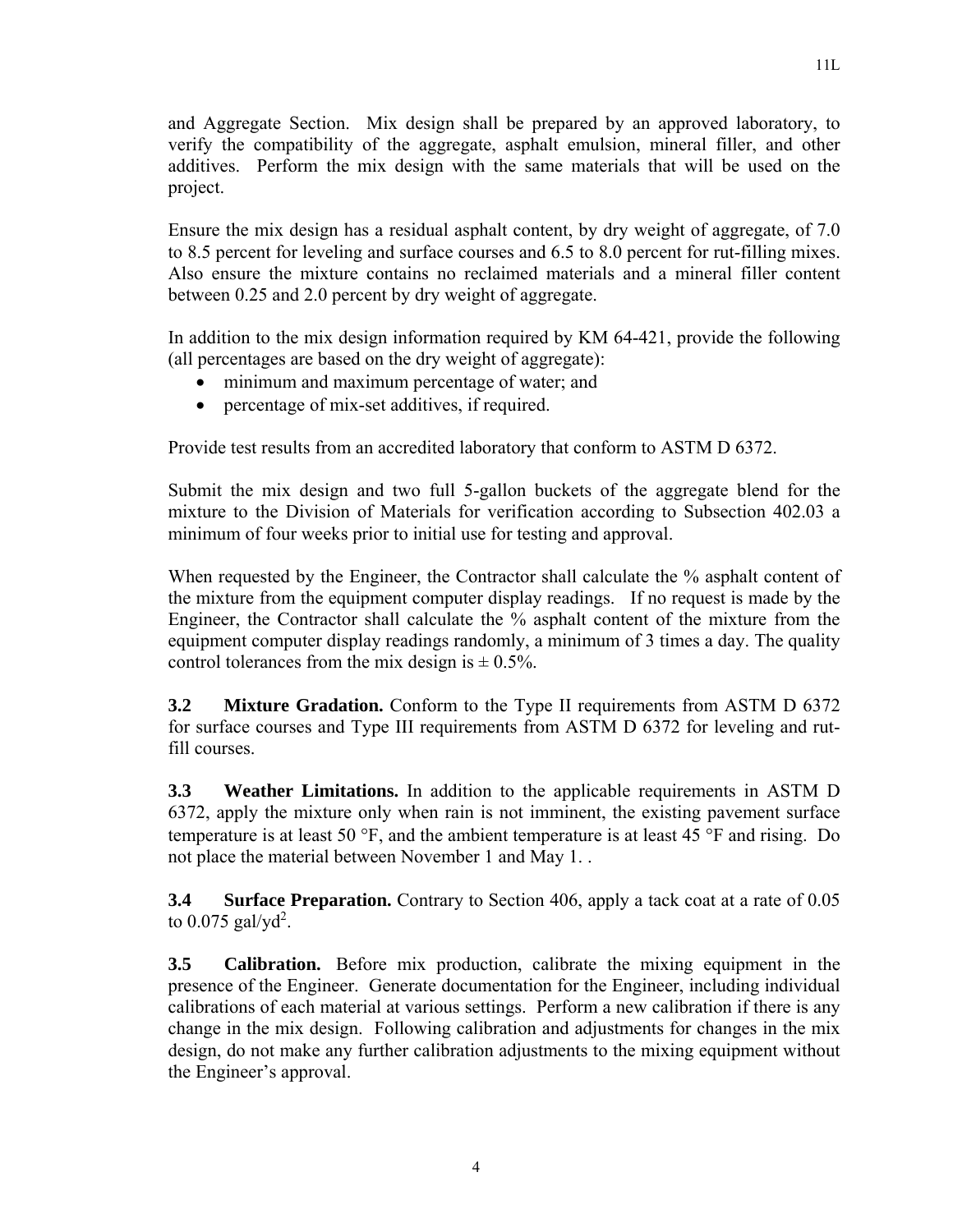11L

**3.6 Application.** Apply the paving mixture in a manner to fill minor surface irregularities and achieve a uniform surface without causing skips, lumps, or tears.

If a rut-fill course is specified, apply enough material to fill the wheel paths without excess crowning (overfilling). An excess crown is defined as 1/8 in. after 24 h of traffic compaction. Apply rut-fill courses in widths from 5 to 6 ft for each wheel path. Provide a smooth, neat seam where two rut-fill passes meet. Restore the design profile of the pavement cross-section. Feather the edges of the rut-fill course to minimize the use of excess material.

If a leveling course is specified, apply the paving mixture at a rate of  $14 \pm 2$  lb/yd<sup>2</sup>. If a surface course is specified over a leveling or rut-fill course, apply the paving mixture at a rate of  $18 \pm 2$  lb/yd<sup>2</sup>. If a surface course only is specified, apply the paving mixture at a rate of  $24 \pm 2$  lb/yd<sup>2</sup>. For leveling and surface courses, provide a smooth, neat center seam with a maximum overlap of 2 in. where two passes meet. Immediately remove excess material from the ends of each run. Construct surface courses wide enough to cover the outside edges of rut-fill and leveling courses.

Use squeegees and lutes to spread the mixture in areas inaccessible to the spreader box and areas requiring hand-spreading. With the Engineer's approval, adjust the mix-set additive to provide a slower setting time if hand-spreading is needed. Do not adjust the water content. If hand-spreading, pour the mixture in a small windrow along one edge of the surface to be covered, and spread it uniformly by a hand squeegee or lute.

Repair areas of the micro-surfacing that are damaged by traffic, rain, or other causes during construction of the project.

# **3.7 Acceptance and Verification.**

# **3.7.1 Proportion and Spread Rate.** Maintain continuous control of the

emulsified asphalt-to-dry aggregate proportion to conform to the approved mix design within a tolerance of  $\pm 2$  gal/ton. Ensure the spread rate satisfies the specified quantity of aggregate per square yard on a dry-weight basis.

When requested by the Engineer, the Contractor shall calculate the yield of the course being placed from the equipment computer display readings. If no request is made by the Engineer, the Contractor shall calculate the yield of the course being placed from the equipment computer display readings randomly, a minimum of 3 times a day. The quality control tolerance from the specified application rate is  $\pm 2$  lbs/sy.

The Department will base acceptance of the emulsified asphalt-to-dry aggregate proportion and the spread rate on the Engineer's summary of daily quantities. The Department will accept a day's application of micro-surfacing provided the Engineer's summary indicates conformance with the requirements for proportion and spread rate.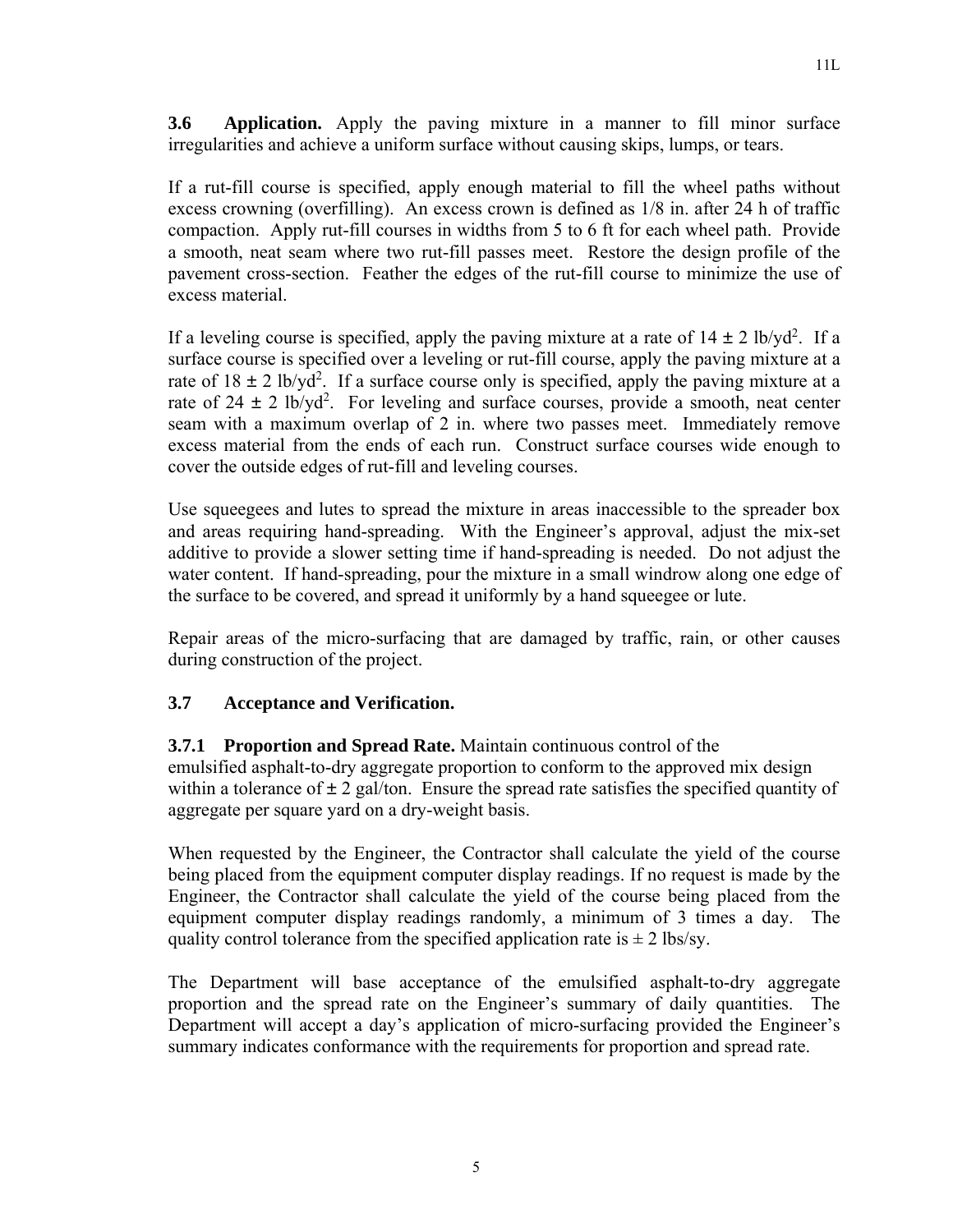**3.7.2 Emulsified Asphalt.** Submit samples of the polymer-modified emulsion to the Division of Materials for testing at a frequency of one sample per day of production.

**3.7.3 Mixture Gradation.** Perform combined-gradation determinations on the aggregates used in the micro-surfacing at a frequency of one per day of production. The Department will allow the tested gradation to vary within the tolerances given in ASTM D 6372 provided the percent passing any sieve remains within the master gradation limits from ASTM D 6372.

The Department will perform combined-gradation determinations on the aggregates used in the micro-surfacing at a frequency of one per four days of production and compare those results with the contractor's combined-gradation results according to Subsection 402.03.03.

**3.8 Documentation.** The Contractor shall maintain a daily report including the following information:

- Aggregate used, ton (dry)
- Micro-Surfacing emulsion used, ton
- Bituminous Materials for Tack Coat, ton
- Cement used, ton
- Water used in mixture, gallons
- Additive used in mixture, gallons

**3.9** Test Strip Construction. Prior to production application, the Contractor shall place a test section 1,000 ft. in length and one lane wide to verify a quick traffic system is being used. The test strip shall be placed at the same general time of day as paving is to take place (night or day), and under similar ambient conditions. The test strip shall be able to carry normal traffic within 60 minutes. If normal traffic cannot be carried, the emulsion or mixture must be adjusted and another test strip will be required. Upon approval of the test strip, the Contractor can begin application. Payment will only be made for the first test strip.

**4. MEASUREMENT.** The Department will pay for surface and leveling micro-surfacing courses by the number of square yards, complete and accepted in place. The Department will pay for micro-surfacing rut-fill course by the number of tons of dry aggregate used, complete and accepted in place. The weight of the dry aggregate used will be based on the calibrated weight of aggregate provided by the paving machine.

The Department will base the width of the pavement course on the width shown on the plans or as directed by the Engineer. The Department will measure the length along the centerline of each roadway or ramp.

The Department will not measure the surface preparation or tack coat for payment and will consider them incidental to the micro-surfacing.